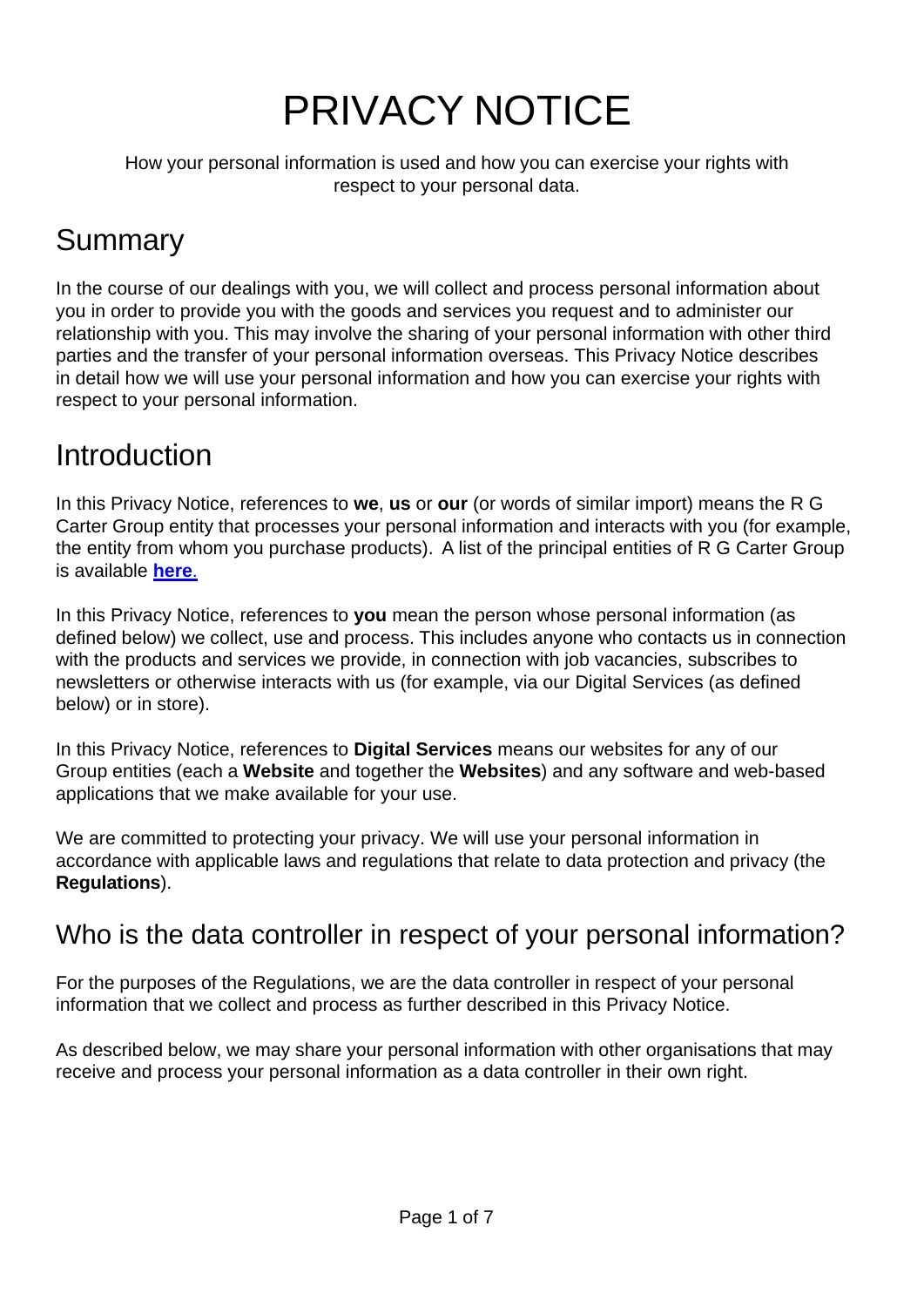## What information do we collect?

We may collect and process information about you, including your name, date of birth, address, contact details (including email address and phone numbers), payment card details, product selections and details of your purchases and purchasing habits and other information about you. This information is referred to in this Privacy Notice as **personal information**.

In particular, we may collect and process the following personal information about you:

- Information that you provide by filling in forms, including those on our Digital Services. This includes information provided by you at the time of becoming a registered user of our Website or a member of a scheme we operate (or any time thereafter) or if you enter any competition or promotion sponsored by us. This information could include your name, date of birth, address, contact details, information about your home and information about your purchasing intentions.
- When you place order(s) for goods or services (whether through our Digital Services or otherwise), we collect personal information to process and fulfil your order(s), including your payment card details and delivery address. If you become a registered user of our Website, you can save your payment card details and delivery addresses for future use.
- Details about the transactions you carry out with us, including through our Digital Services.
- CCTV footage in which you feature when you visit our premises.
- In the event that you have an accident while on our premises that you bring to our attention, we may record details of that accident and any injury you suffer in the relevant premise's accident log.
- Information contained in and records of communications between us, including recordings of telephone calls and instant messaging applications.
- Information about your preferences in connection with our Digital Services, for the purposes of enhancing and personalising your experience on our Digital Services.
- Details of your visits to our Digital Services and how you use our Digital Services; this may involve the collection of, among other things, traffic data, location data (including the country and telephone area code where your computer or device is located) and details of the resources that you access (including the pages of our Digital Services that you view). We may also collect location data where this is necessary to provide our Digital Services.
- Information that you provide to us by using our Digital Services, including any images that you upload and publish to our Digital Services (to the extent these include personal information).
- In your use of our Digital Services we may also collect technical information such as details of the device that you use.
- We will also collect information concerning your marketing preferences.

If you provide us with personal information about another person, you must ensure that before you provide us with their personal information, you have their agreement to do so and that they are aware of the ways in which we use personal information as set out in this Privacy Notice.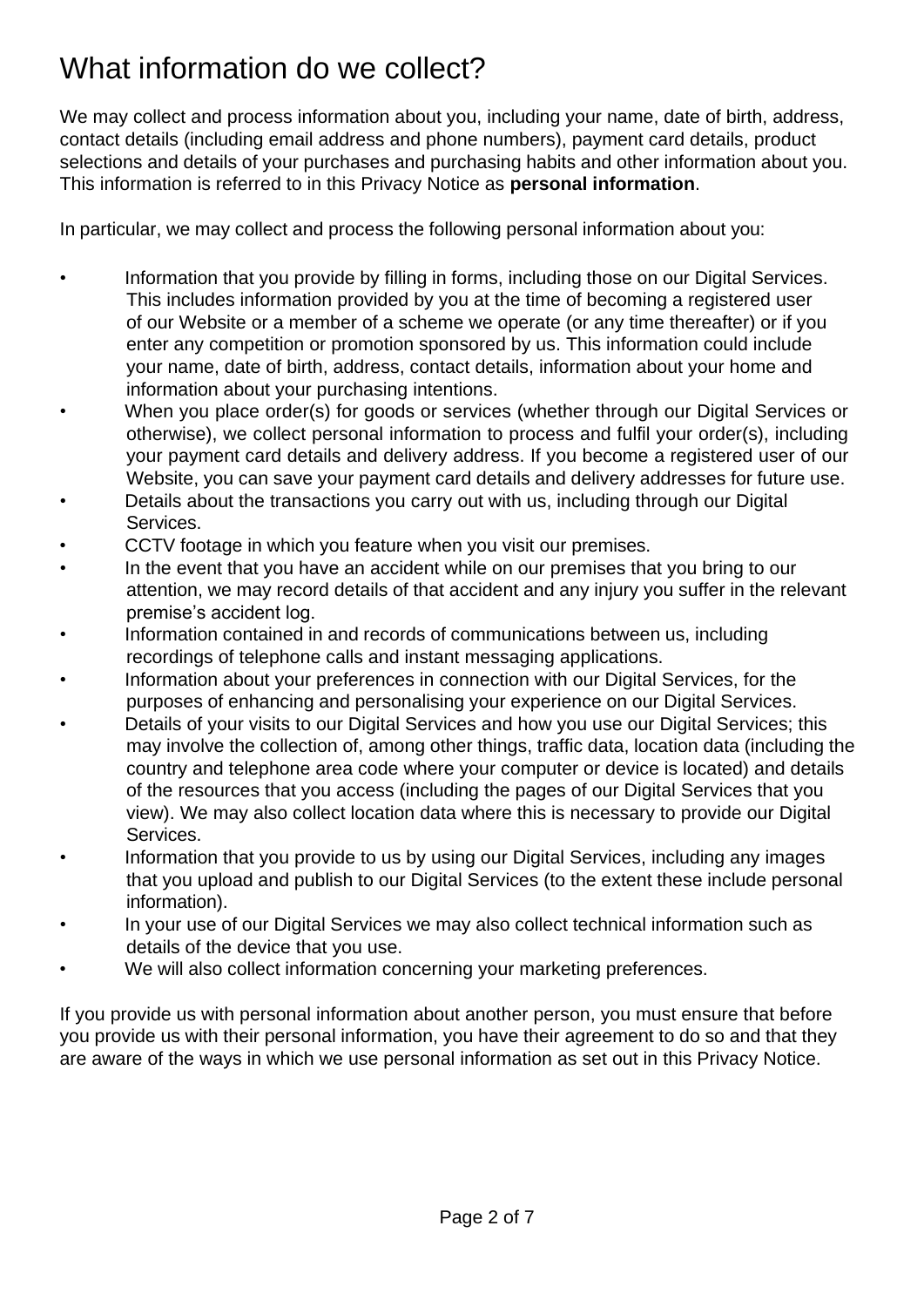## How do we use your personal information?

We use your personal information in connection with our business activities. In particular, we may use your personal information in the following ways:

- to carry out our obligations arising from any contracts entered into between you and us; for example, we will use your payment card details and delivery address to process and fulfil your order(s);
- to provide, enhance and personalise your experience on our Digital Services;
- in the event that you do not complete your registration or order, we may use any contact information you have provided us to follow-up on your partial registration or order;
- to manage and administer any other arrangements between you and us (or one or more of our affiliates);
- to notify you about changes to our services and to otherwise communicate with you; for example, we will use your contact details in order to respond to any queries that you submit to us;
- at or following any purchase or order you make, we may carry out security checks to protect against fraudulent transactions and to prevent and detect criminal activity; for example, we may undertake verification checks to identify any discrepancies with your payment details;
- to carry out market research; for example, we may contact you (including by email) to obtain your feedback on our products and services, and we may use details of your purchases to understand market trends and to identify popular products;
- to help us review, develop and improve the products and services we offer, including our Digital Services; for example, calls to our contact centres may be monitored and/ or recorded for quality control and training purposes. We also monitor details of your visits to our Digital Services, including, but not limited to, traffic data and page views for business and data analysis; and
- to address any claims made against us; for example, we may share details of our accident logs and CCTV footage with our claims handlers and insurers in connection with any claim made or likely to be made against us.

We may also use your personal information to provide you with information about products, services, promotions and offers that may be of interest to you. We may use your personal information in order to ascertain the products, services, promotions and offers that are likely to be of particular interest to you. We may use details of your visits to our Digital Services (including the pages of our Digital Services that you view) in order to ascertain the products, services, promotions and offers that are likely to be of particular interest to you and use this to send tailored marketing information to you. For instance, if you browse pages of our Digital Services in relation to a particular category of product, we may use this information to send you marketing communications about that category of product.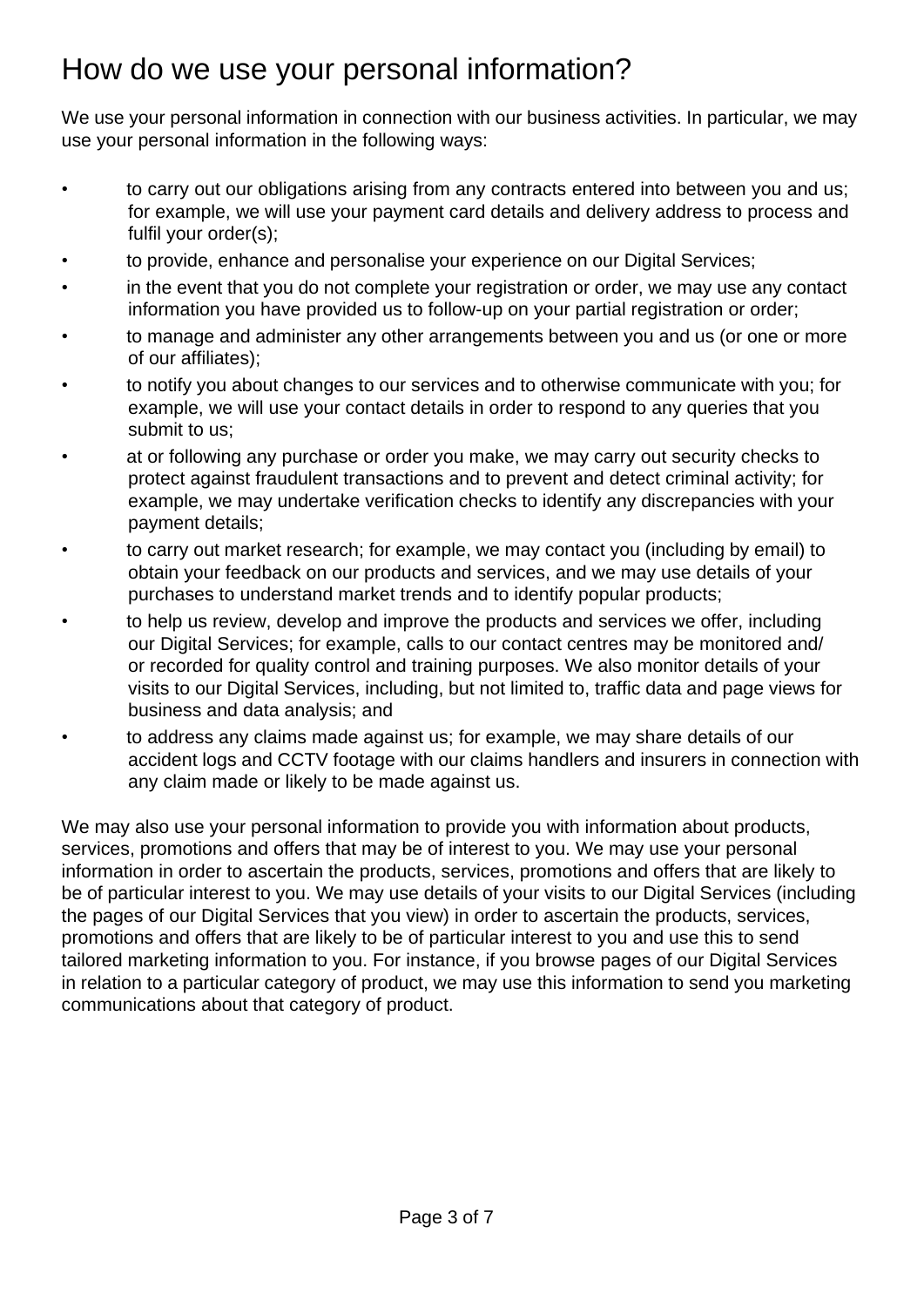The section below entitled "What choices do I have?" explains how you can change whether to receive this information from us via certain communication channels. Please note that, even if you choose not to receive this information, we may still use your personal information to provide you with important services communications, including communications in relation to any orders you submit or products you purchase. We may also offer you the opportunity to indicate the specific types of marketing communications you are particularly interested in receiving from us; where possible, we will tailor the communications you receive to reflect your choices, but we may send you other communications that may be of interest to you.

Your personal information may also be used by us, our employees, contractors or agents, and disclosed to third parties, in order to comply with any legal obligation (including in connection with a court order), or in order to enforce or apply our Terms and Conditions of Sale, Supply & Install Terms or other agreements we have with or otherwise concerning you (including agreements between you and us (or one or more of our affiliates)), or to protect our rights, property or safety or those of our customers, employees or other third parties.

#### With whom do we share your personal information?

We may share your personal information with third parties as described below.

R G Carter Group consists of a number of UK registered companies. We may share your personal information with other members of the R G Carter Group in connection with the purposes above and those listed below. Members of the R G Carter Group may also use the personal information we share with them to improve their websites and other digital services, for analysis purposes and to offer you products and services that they believe may be of interest to you.

We may disclose your personal information to third parties, including in the following circumstances:

- We use third parties to carry out certain activities on our behalf that involve the processing of personal information. For example, we may engage third party service providers to fulfil orders, carry out surveys and installations, deliver packages, send postal mail and email, maintain and update our databases of customer details (including the removal of repetitive information), analyse data, to help us develop, provide and improve our Digital Services, provide marketing assistance, process card payments, provide manufacturers' warranties, provide customer service and handle claims. These third parties have access to personal information needed to perform their functions, but may not use it for other purposes. We may use the information we receive from third parties to supplement, improve and add to our databases of customer details.
- We may share limited information that we hold about you (for example, your email address) with third parties that also hold your information or have an existing online relationship with you in order to identify you as our customer and to enable us (or third parties on our behalf) to provide you with relevant R G Carter Group marketing online. For instance, we may share your information with social networking sites so that they can identify you as an R G Carter Group customer and can tailor the R G Carter Group marketing you receive via their sites and products.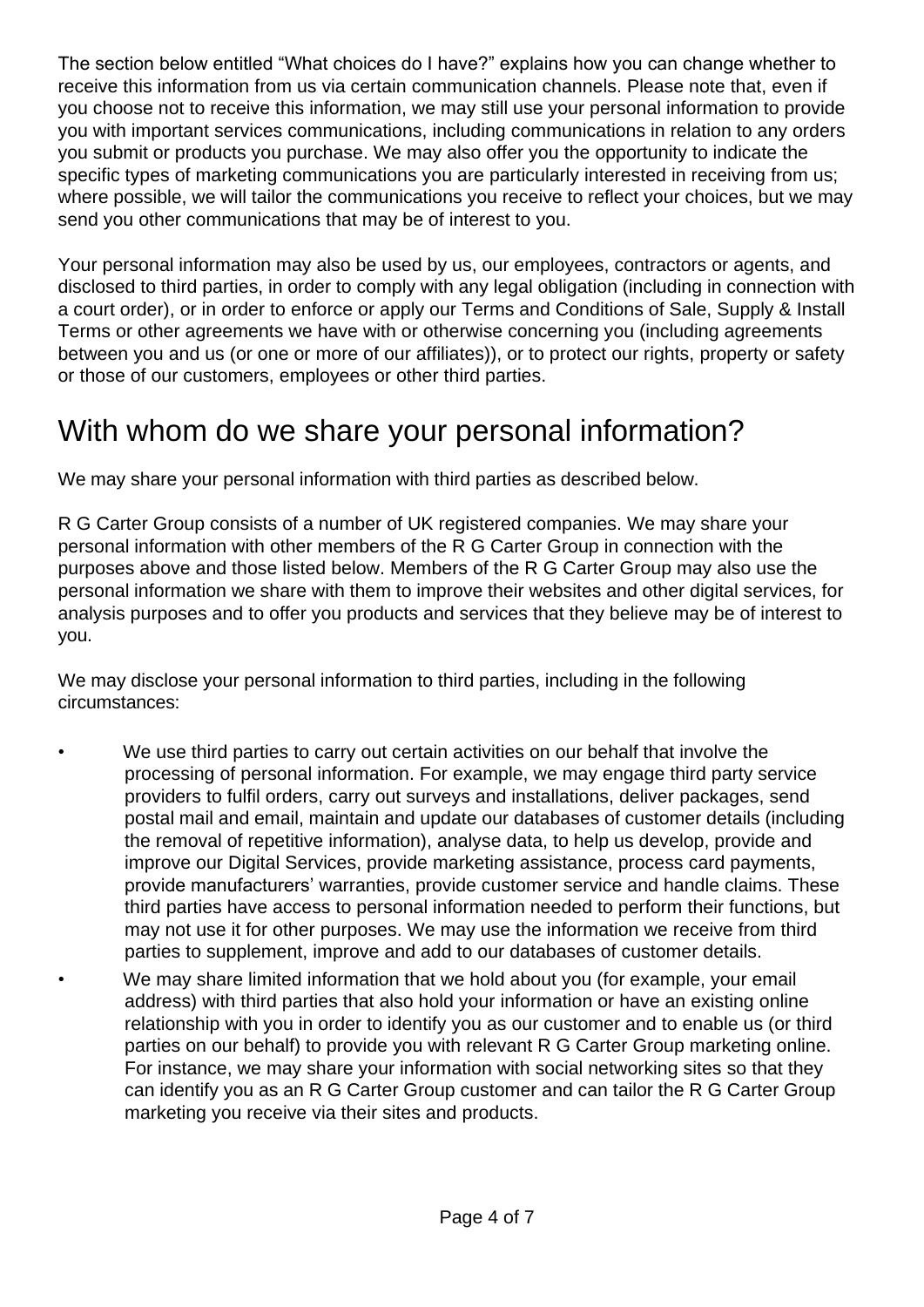- We may pass personal information to external agencies and organisations (including the police and other law enforcement agencies) for the purpose of preventing and detecting fraud (including fraudulent transactions) and criminal activity. These external agencies may check the information we give them against public and private databases and may keep a record of such checks to use in future security checks. We may also disclose personal information to the police and other law enforcement authorities in connection with the prevention and detection of crime.
- We may pass personal information to our insurers in the event that a claim is made or could be made against us. For example, we may send CCTV footage and information contained in our accident logs to our insurers.
- In the event that we sell or buy any business or assets, we may disclose personal information held by us about our customers to the prospective seller or buyer of such business or assets. If we or substantially all of our assets are acquired by a third party (or subject to a reorganisation within our corporate group), personal information held by us about our customers will be one of the transferred assets.
- We may pass your personal information to third parties if we are under a duty to disclose or share your personal information in order to comply with any legal obligation (including in connection with a court order), or in order to enforce or apply our Terms and Conditions of Sale, Supply & Install Terms or other agreements we have with or otherwise concerning you (including agreements between you and us (or one or more of our affiliates)); or to protect our rights, property or safety or those of our customers, employees or other third parties.
- We may share non-personal aggregate statistics (group) data about visitors to our Digital Services, sales and traffic patterns with members of the R G Carter Group and other parties.

#### Where will your personal information be processed?

In relation to the above uses of your personal information and the above sharing arrangements, your personal information may be transferred to, and stored and processed in, one or more countries outside the European Economic Area (**EEA**), including countries which do not provide equivalent protection for personal information as the Regulations. In these circumstances, we will take reasonable steps to ensure that your personal information is adequately protected in accordance with the requirements of the Regulations.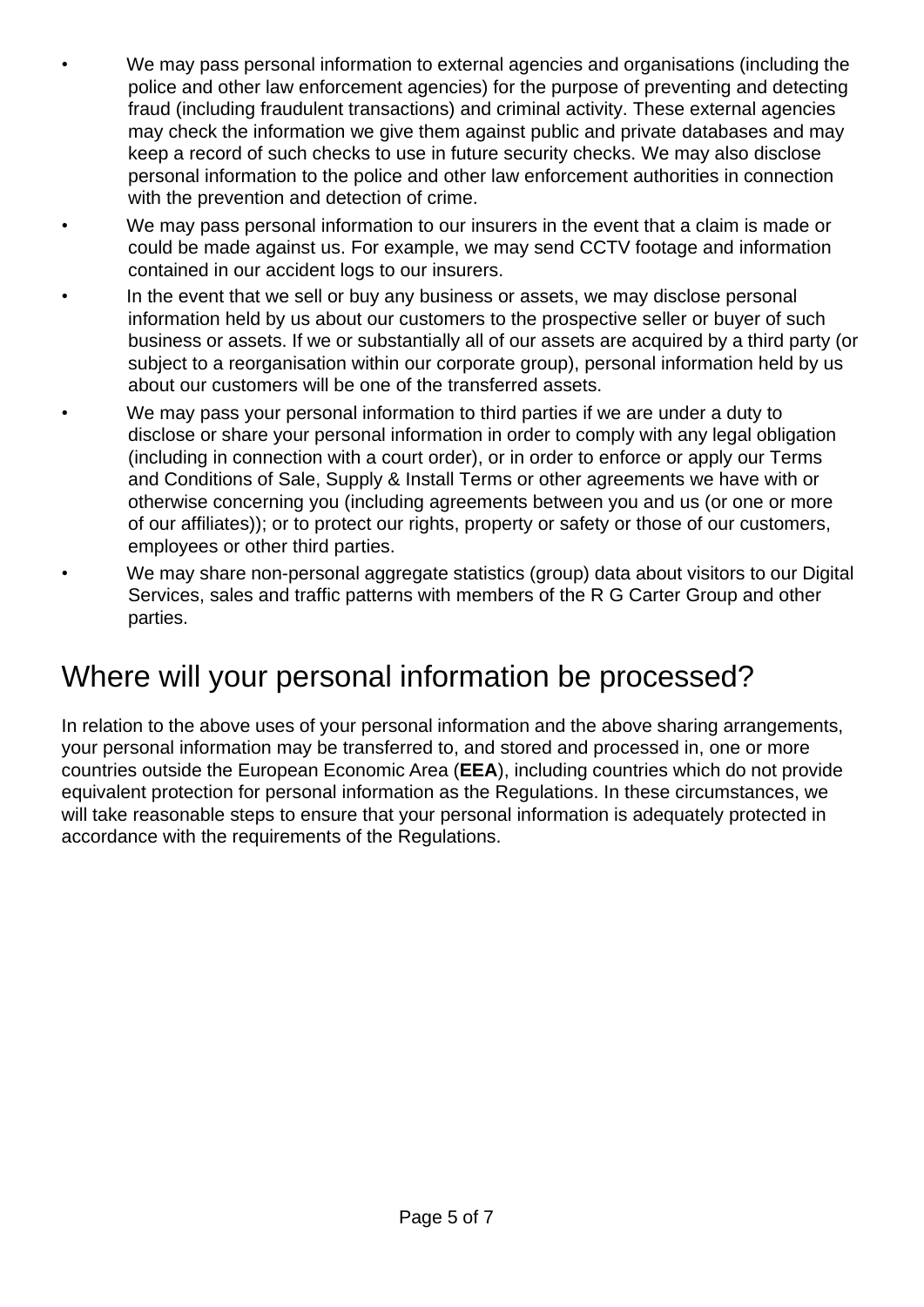#### Cookies

Cookies are small text files that we transfer to your computer's hard drive to enable our systems to recognize your browser and help us to track visitors to our Website and Digital Services so we can better understand what portions of the Website and Digital Services best serve you. It may not be possible to place orders and purchase goods and services using the Website or Digital Services unless you have cookies turned on and we suggest that you leave them turned on for this purpose.

Our cookies enable us to provide features such as the ability to store items in your Shopping Basket between visits.

To find out more about the types of cookies we use on the Website and Digital Services, how we use them and how you can change your cookies settings, please read our **[Cookies policy](https://www.bullenjoinery.co.uk/wp-content/uploads/2020/02/Website-Cookie-Policy-Bullen-Joinery.pdf)**.

### Links

We may from time to time establish links to the websites of other R G Carter Group companies from our Digital Services. Your use of those websites is subject to the terms of use and policies available on those websites.

From time to time we may also establish relationships with third parties that will enable you to access the websites or applications (such as video players) of such third parties directly from our Digital Services. Each third party operates its own policy regarding the processing of personal information and the use of cookies on its website(s) or through its applications and you are advised to read the third party's privacy policy and cookies policy.

Please note that such third party websites and applications are not under our control. When you click through to these websites or access these applications you leave the area controlled by us. We do not accept responsibility or liability for any issues arising in connection with the third party's use of your data (including your personal information).

## Protecting your personal information

Our security procedures mean that we may occasionally request proof of identity before we are able to disclose sensitive information to you.

The transmission of information via the internet is not completely secure; this risk is common across the internet and not specific to our Digital Services. We cannot guarantee the security of your data (including your personal information) transmitted to our Digital Services; any transmission is at your own risk.

It is important for you to protect against unauthorized access to your password and to your computing device. Be sure to sign off and close your browser when you have finished your user session. This will help to ensure that others do not access your personal information if you share your computing device or use a computing device in a public place such as a library or internet café.